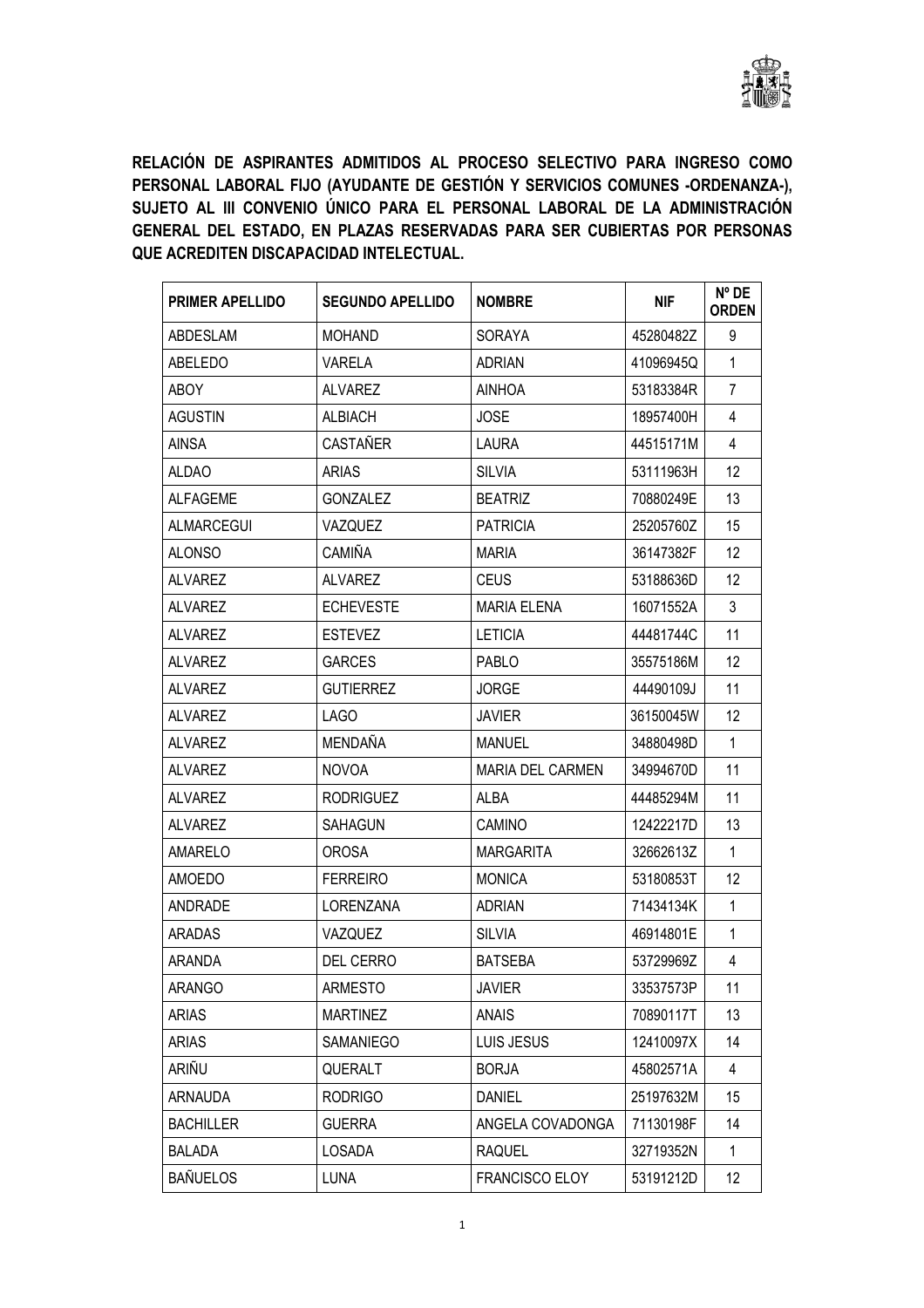

| <b>PRIMER APELLIDO</b> | <b>SEGUNDO APELLIDO</b> | <b>NOMBRE</b>         | <b>NIF</b> | $N^{\circ}$ DE<br><b>ORDEN</b> |
|------------------------|-------------------------|-----------------------|------------|--------------------------------|
| <b>BARQUIN</b>         | <b>BUSTAMANTE</b>       | <b>JOSE MANUEL</b>    | 72137335C  | 3                              |
| <b>BARRAL</b>          | VAZQUEZ                 | <b>MARCOS ANTONIO</b> | 76813079W  | $\mathbf{1}$                   |
| <b>BARREIRO</b>        | <b>CASTRO</b>           | DAVID                 | 44839964S  | $\mathbf{1}$                   |
| <b>BAS</b>             | VILLANUEVA              | <b>FRANCISCO</b>      | 35577436R  | 12                             |
| <b>BENITEZ</b>         | <b>FERNANDEZ</b>        | <b>PURIFICACION</b>   | 53081577S  | $\overline{2}$                 |
| <b>BERGARA</b>         | <b>GOIKOTXEA</b>        | <b>NAGORE</b>         | 44167401H  | 7                              |
| <b>BERMEJO</b>         | <b>ALVAREZ</b>          | <b>NOEMI</b>          | 51454613W  | 3                              |
| <b>BERNARDEZ</b>       | <b>PAZO</b>             | <b>JORGE</b>          | 44833063Z  | 1                              |
| <b>BLANCO</b>          | <b>RAMOS</b>            | HILDA                 | 45873996J  | 1                              |
| <b>BOTANA</b>          | <b>LOPEZ</b>            | <b>MARIA JOSE</b>     | 33298370M  | 1                              |
| <b>BOUZADA</b>         | <b>VILLAR</b>           | <b>ALBERTO</b>        | 36165068Y  | 12                             |
| <b>BRINGAS</b>         | <b>RISQUETE</b>         | <b>RUBEN</b>          | 72175075V  | 3                              |
| <b>BUCHARDO</b>        | <b>PARRA</b>            | <b>MARTA</b>          | 73396047B  | 4                              |
| <b>CABALEIRO</b>       | <b>DIAZ</b>             | <b>MARTA</b>          | 34880672E  | $\mathbf{1}$                   |
| CABALEIRO              | <b>GROBA</b>            | <b>SOFIA</b>          | 15490550G  | 12                             |
| CABO                   | <b>SOUTO</b>            | <b>JESUS</b>          | 44810277K  | $\mathbf{1}$                   |
| <b>CALABRIA</b>        | <b>MARTINEZ</b>         | <b>MOISES</b>         | 53229837V  | 4                              |
| CALERO                 | CASADO                  | <b>FRANCISCO JOSE</b> | 72991212E  | 15                             |
| CALERO                 | <b>VARGAS</b>           | <b>JORDAN EDUARDO</b> | 25204969M  | 15                             |
| CALLEJERO              | <b>PALACIO</b>          | PAULA                 | 29134764C  | 15                             |
| CALVO                  | <b>SALVADOR</b>         | <b>IRENE</b>          | 45312408Q  | 9                              |
| CALZADA                | <b>SANCHEZ</b>          | <b>LUCIA</b>          | 70901442D  | 13                             |
| CALZAS                 | <b>CAMPOS</b>           | <b>ELVIRA</b>         | 05407350G  | $\overline{2}$                 |
| CANO                   | <b>GONZALEZ</b>         | <b>DAVID</b>          | 44493331S  | 11                             |
| CANTON                 | ABAD                    | <b>EDUARDO</b>        | 17761753A  | 15                             |
| CARBALLO               | <b>BENITO</b>           | MANUEL                | 44813570W  | 11                             |
| <b>CARMONA</b>         | <b>ESPINO</b>           | LUIS ANTONIO          | 19898665P  | 4                              |
| CARMONA                | ROBLEDILLO              | <b>CRISTINA</b>       | 47494694Q  | 9                              |
| CARNERO                | <b>BESTEIRO</b>         | <b>ANTONIO</b>        | 44479132F  | 12                             |
| CARRETON               | <b>REY</b>              | <b>EDURNE</b>         | 44841320Z  | 1                              |
| CARRILLO               | <b>FERNANDEZ</b>        | <b>FRANCISCO</b>      | 44837127F  | 1                              |
| CASADO                 | <b>JODAR</b>            | <b>CRISTOBAL</b>      | 75240411M  | 2                              |
| <b>CASAREJOS</b>       | <b>PASCUAL</b>          | <b>OSCAR</b>          | 25188356K  | 15                             |
| <b>CASILLAS</b>        | <b>SANCHEZ</b>          | <b>ROBERTO</b>        | 70885850B  | 13                             |
| CASQUETE               | <b>LOPEZ</b>            | <b>NOELIA</b>         | 71145627A  | 14                             |
| CASTILLO               | <b>SEGOVIA</b>          | <b>ISRAEL</b>         | 2226807Q   | 14                             |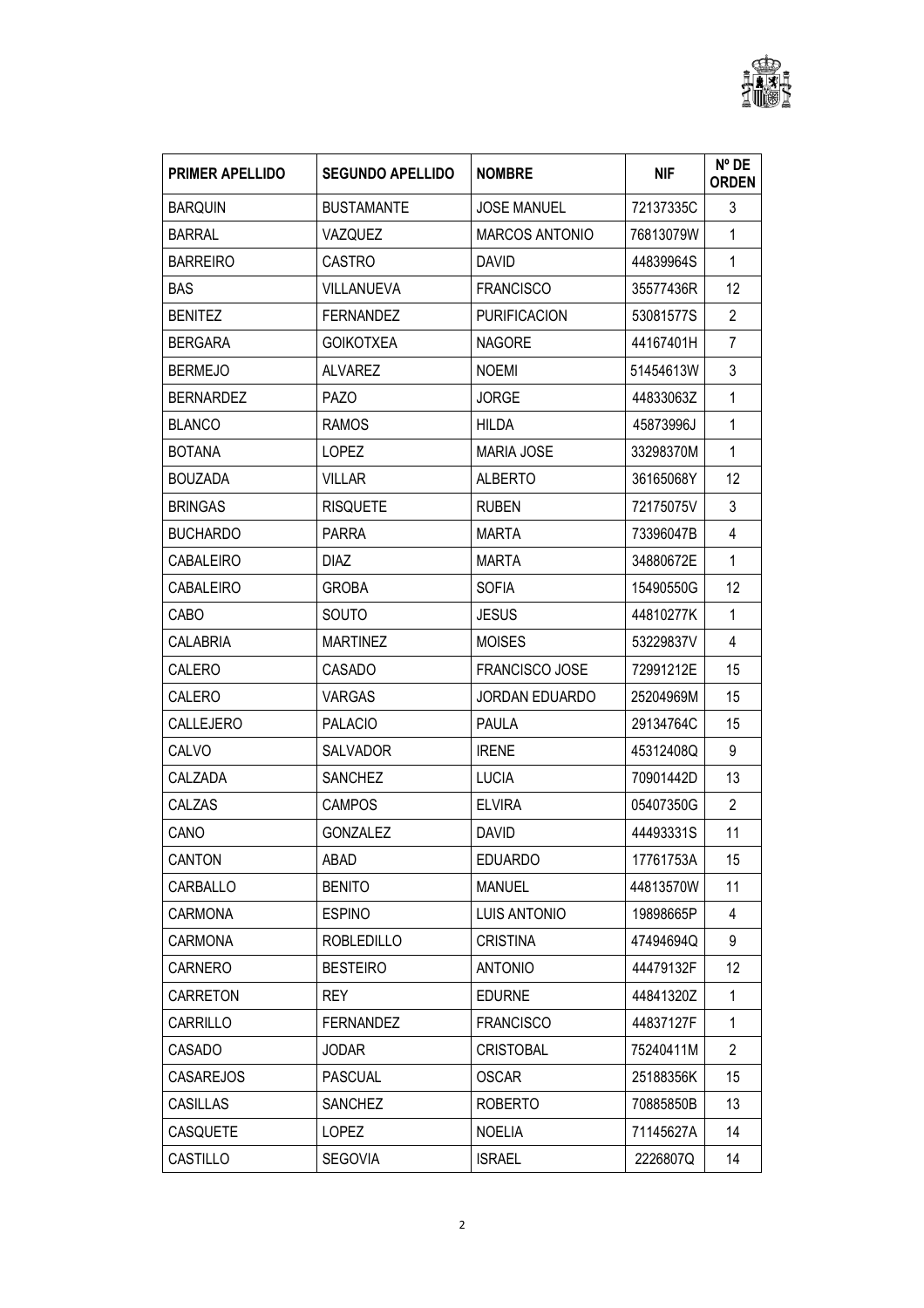

| <b>PRIMER APELLIDO</b> | <b>SEGUNDO APELLIDO</b> | <b>NOMBRE</b>           | <b>NIF</b> | $N^{\circ}$ DE<br><b>ORDEN</b> |
|------------------------|-------------------------|-------------------------|------------|--------------------------------|
| CASTRILLON             | <b>PEREZ</b>            | <b>JUAN JOSE</b>        | 32682565W  | $\mathbf 1$                    |
| <b>CASTROMAN</b>       | SOUTO                   | <b>MARIA DOLORES</b>    | 76870919C  | $\mathbf{1}$                   |
| <b>CASTROVIEJO</b>     | <b>PALOMO</b>           | <b>AITOR</b>            | 72502484K  | 7                              |
| <b>CERDAN</b>          | <b>LANDEIRA</b>         | <b>JUAN MANUEL</b>      | 45305408P  | 9                              |
| CERNADAS               | PONTE VELOSO            | <b>NURIA</b>            | 53178032P  | 12                             |
| CONS                   | <b>FORMOSO</b>          | <b>SANTIAGO</b>         | 32692925N  | $\mathbf{1}$                   |
| <b>COUCEIRO</b>        | AGRA                    | CARLOS                  | 54128504M  | 1                              |
| <b>CRESPO</b>          | <b>BUSTOS</b>           | <b>ALEJANDRO</b>        | 12410374B  | 14                             |
| <b>CRESPO</b>          | <b>MORENO</b>           | <b>NICOLAS</b>          | 72990598Y  | 15                             |
| <b>CRESPO</b>          | <b>MORENO</b>           | <b>YERAI</b>            | 72990597M  | 15                             |
| CRUZADO                | <b>CARDONA</b>          | <b>JAVIER</b>           | 45109772X  | 5                              |
| <b>CUARTERO</b>        | <b>SANCHO</b>           | SORAYA                  | 29135241Z  | 15                             |
| DE MELCHOR             | <b>FARRE</b>            | <b>ROGER</b>            | 47324265V  | 8                              |
| DEL CAMPO              | <b>GARCIA</b>           | <b>DAVID</b>            | 12384217M  | 14                             |
| DEL CERRO              | <b>TORRES</b>           | <b>MARIA LAURA</b>      | 33546733Z  | $\mathbf{1}$                   |
| DEL SER                | <b>PEREZ</b>            | CARLOS                  | 16792187R  | 15                             |
| <b>DELGADO</b>         | <b>RODRIGUEZ</b>        | <b>ESTHER</b>           | 45686593Z  | 13                             |
| <b>DIAZ</b>            | <b>TABOADA</b>          | <b>MARTA</b>            | 33340057Q  | $\mathbf{1}$                   |
| <b>DIESTE</b>          | <b>RIAL</b>             | <b>ELISABET</b>         | 53189518V  | 12                             |
| <b>DIEZ</b>            | <b>DIEZ</b>             | <b>MARINA</b>           | 70261553A  | 14                             |
| <b>DUEÑAS</b>          | <b>RAMIREZ</b>          | <b>MARIA JESUS</b>      | 03885428S  | $\overline{2}$                 |
| <b>EIRIZ</b>           | LIMIA                   | <b>NOELIA</b>           | 44449441D  | 11                             |
| <b>ENRIQUEZ</b>        | <b>LONGUEIRA</b>        | <b>DAVID</b>            | 53306081Q  | $\mathbf{1}$                   |
| <b>ESCARZA</b>         | <b>BAÑA</b>             | <b>MARIA DEL CARMEN</b> | 16303903P  | 12                             |
| <b>ESTEVEZ</b>         | LAMAS                   | <b>JUAN CARLOS</b>      | 44450162V  | 11                             |
| <b>FARTO</b>           | <b>BARCIA</b>           | <b>SARA</b>             | 54131441K  | $\mathbf{1}$                   |
| <b>FERNANDEZ</b>       | <b>GUARDIOLA</b>        | LOIRA                   | 53197130Q  | 12                             |
| <b>FERNANDEZ</b>       | <b>OTERO</b>            | <b>SANTIAGO</b>         | 44480751Q  | 11                             |
| FERNANDEZ              | <b>PADERNE</b>          | <b>MARTA</b>            | 44832244T  | 1                              |
| FERNANDEZ              | <b>PALMAS</b>           | <b>CHRISTIAN</b>        | 39464743D  | 12                             |
| <b>FERNANDEZ</b>       | <b>PIÑEIRO</b>          | <b>ALBERTO</b>          | 77010431Z  | 12                             |
| <b>FERNANDEZ</b>       | <b>PRIETO</b>           | <b>FRANCISCO JAVIER</b> | 47763748Q  | 4                              |
| <b>FERNANDEZ</b>       | <b>SAN NICOLAS</b>      | <b>ALVARO</b>           | 72318679D  | 3                              |
| <b>FILGUEIRAS</b>      | <b>FERNANDEZ</b>        | VANESA                  | 32709927V  | 1                              |
| <b>FONTENLA</b>        | <b>RODRIGUEZ</b>        | <b>MANUEL</b>           | 53181900N  | 12                             |
| <b>FREIRIA</b>         | <b>BASTERO</b>          | <b>FERNANDO</b>         | 53191407C  | 12                             |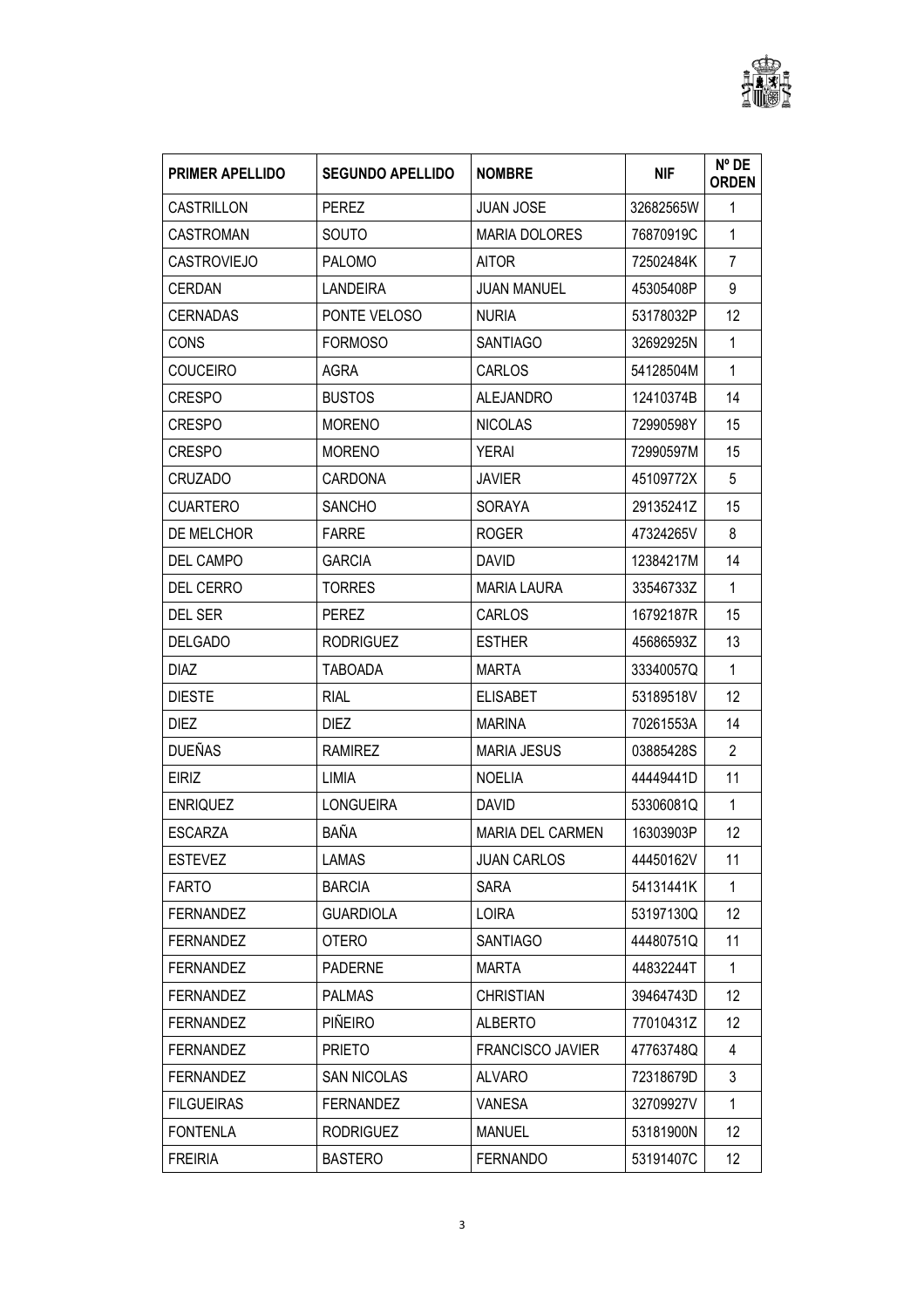

| <b>PRIMER APELLIDO</b> | <b>SEGUNDO APELLIDO</b> | <b>NOMBRE</b>           | <b>NIF</b> | N° DE<br><b>ORDEN</b> |
|------------------------|-------------------------|-------------------------|------------|-----------------------|
| <b>FUSTER</b>          | CAMARENA                | <b>SANTIAGO</b>         | 20162262W  | 4                     |
| <b>GAGO</b>            | <b>SILVA</b>            | <b>JULIAN</b>           | 44843806Q  | $\mathbf{1}$          |
| <b>GALINDO</b>         | <b>MILLET</b>           | <b>CARLOS</b>           | 45320925T  | 9                     |
| <b>GALLEGO</b>         | <b>ESTREMERA</b>        | ANA MARÍA               | 33268089S  | $\mathbf 1$           |
| <b>GALVEZ</b>          | <b>JIMENEZ</b>          | <b>ALEJANDRO</b>        | 45587673V  | $\overline{2}$        |
| <b>GARCIA</b>          | <b>ALVAREZ</b>          | DIANA                   | 44477042X  | 11                    |
| <b>GARCIA</b>          | <b>CUEVA</b>            | <b>JAVIER</b>           | 20478211T  | 4                     |
| <b>GARCIA</b>          | <b>GARCIA</b>           | <b>MARTIN</b>           | 07980695V  | 13                    |
| <b>GARCIA</b>          | <b>GOMEZ</b>            | <b>JUAN IGNACIO</b>     | 7992988M   | 13                    |
| <b>GARCIA</b>          | <b>LOPEZ</b>            | <b>JOSE MANUEL</b>      | 75266744A  | $\overline{2}$        |
| <b>GARCIA</b>          | <b>MARCOS</b>           | <b>JOSE MANUEL</b>      | 7965638W   | 13                    |
| <b>GARCIA</b>          | <b>MARTINEZ</b>         | <b>IGNACIO</b>          | 46885978H  | 15                    |
| <b>GARCIA</b>          | <b>MOSQUERA</b>         | <b>ADRIAN</b>           | 44842525T  | $\mathbf{1}$          |
| <b>GARCIA</b>          | <b>ROMAN</b>            | <b>PILAR</b>            | 07863078E  | 13                    |
| GIL                    | <b>BRAVO</b>            | LAURA                   | 76723495A  | 11                    |
| GIL                    | <b>MATALLIN</b>         | <b>ANTONIO JOSE</b>     | 46410197H  | $\mathbf{1}$          |
| <b>GODINO</b>          | <b>MONDEJAR</b>         | <b>FRANCISCO JAVIER</b> | 77330792D  | 6                     |
| <b>GOMEZ</b>           | <b>GARCIA</b>           | ABEL                    | 32702066E  | 1                     |
| <b>GOMEZ</b>           | <b>GUTIERREZ</b>        | <b>RICARDO</b>          | 40350404D  | 8                     |
| <b>GOMEZ</b>           | <b>IGLESIAS</b>         | <b>VANESA</b>           | 53178190M  | 12                    |
| <b>GONTAN</b>          | <b>MARTINEZ</b>         | ANGELICA MARIA          | 45871767S  | 1                     |
| <b>GONZALEZ</b>        | <b>ARIAS</b>            | <b>CARLOS MANUEL</b>    | 33348653X  | 1                     |
| <b>GONZALEZ</b>        | <b>CELEIRO</b>          | <b>GUILLERMO</b>        | 73000323W  | 15                    |
| <b>GONZALEZ</b>        | DEL RIO                 | <b>RUBEN</b>            | 71144590R  | 14                    |
| <b>GONZALEZ</b>        | <b>FONTANALS</b>        | <b>CARLOS</b>           | 48897363F  |                       |
| <b>GONZALEZ</b>        | <b>GOMEZ</b>            | ANTONIO FRANCISCO       | 45075607T  | 5                     |
| <b>GONZALEZ</b>        | <b>NOCELO</b>           | <b>FRANCISCO JAVIER</b> | 76726300W  | 11                    |
| <b>GONZALEZ</b>        | <b>OYA</b>              | <b>DANIEL</b>           | 35572545D  | 12                    |
| <b>GONZALEZ</b>        | SALAZAR                 | <b>ETTORE</b>           | 79005103B  | 3                     |
| <b>GRAVALOS</b>        | <b>GARCIA</b>           | <b>INES</b>             | 18048047Q  | 15                    |
| <b>GROBA</b>           | <b>RODRIGUEZ</b>        | <b>SAMUEL</b>           | 53172358S  | 12                    |
| <b>GUARIDO</b>         | <b>BUSTOS</b>           | <b>PATRICIA</b>         | 70888106J  | 13                    |
| <b>GUERRAS</b>         | <b>PAVON</b>            | <b>LOURDES</b>          | 70890081X  | 13                    |
| <b>GUNTIN</b>          | <b>MIRANDA</b>          | <b>MARIA JOSE</b>       | 36132669Z  | 12                    |
| <b>GUTIERREZ</b>       | <b>RODRIGUEZ</b>        | <b>ALVARO</b>           | 51111552D  | 14                    |
| <b>HERBON</b>          | <b>NUÑEZ</b>            | <b>MIGUEL</b>           | 33544919V  | 1                     |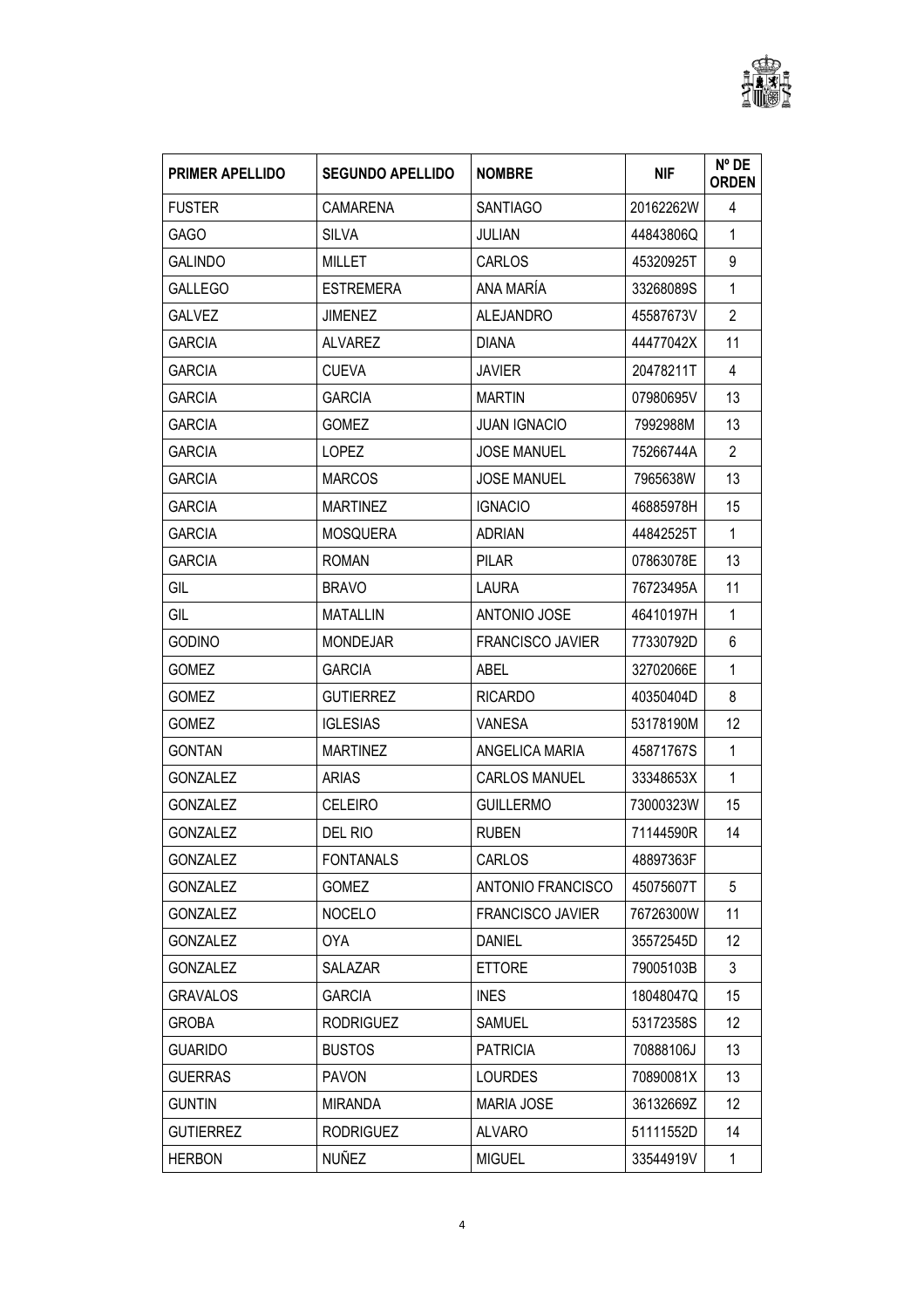

| <b>PRIMER APELLIDO</b> | <b>SEGUNDO APELLIDO</b> | <b>NOMBRE</b>           | <b>NIF</b> | $N^{\circ}$ DE<br><b>ORDEN</b> |
|------------------------|-------------------------|-------------------------|------------|--------------------------------|
| <b>HERMOSILLA</b>      | <b>PINTO</b>            | <b>ALEJANDRO</b>        | 05302770M  | 14                             |
| <b>HERNANDEZ</b>       | <b>ATIENZA</b>          | <b>ELENA</b>            | 71165455M  | 14                             |
| <b>HERNANDEZ</b>       | <b>VILLARREAL</b>       | <b>SANTIAGO</b>         | 71126144R  | 14                             |
| <b>HERNANDO</b>        | <b>PASTOR</b>           | <b>BEATRIZ</b>          | 71168874C  | 14                             |
| <b>HUEGUN</b>          | <b>ITURRALDE</b>        | <b>JOSEBA AINGERU</b>   | 44151766T  | $\overline{7}$                 |
| <b>IGLESIAS</b>        | CARBALLO                | ANDREA                  | 44458027Q  | 11                             |
| <b>IGUAL</b>           | <b>MARTINEZ</b>         | <b>ROCIO</b>            | 20469076L  | 4                              |
| <b>INFANTE</b>         | <b>SERRANO</b>          | <b>DIEGO</b>            | 71955351N  | 8                              |
| <b>INSAUSTI</b>        | ARBELOA                 | <b>IÑIGO</b>            | 72986126L  | 15                             |
| <b>IRIGOYEN</b>        | <b>MARTINEZ</b>         | <b>IGNACIO</b>          | 72817392J  | 10                             |
| <b>ISIDRO</b>          | <b>SANCHEZ</b>          | <b>SERGIO</b>           | 70873136Q  | 13                             |
| <b>JIMENEZ</b>         | <b>DELGADO</b>          | LAURA                   | 80109054P  | 6                              |
| <b>JIMENEZ</b>         | <b>GARCIA</b>           | LAURA                   | 47518015S  | 6                              |
| KOPA                   | AGRA                    | <b>FERNANDO</b>         | 54127891J  | $\mathbf{1}$                   |
| <b>LACALLE</b>         | <b>SANCHEZ</b>          | VICTORIA JUANA          | 75895502X  | $\overline{2}$                 |
| LARRAYOZ               | <b>POSADAS</b>          | <b>AITOR</b>            | 72824124Y  | 10                             |
| <b>LEDO</b>            | VAZQUEZ                 | <b>ELIAS</b>            | 45847613B  | 1                              |
| <b>LOBATO</b>          | <b>GOMEZ</b>            | <b>GABRIEL</b>          | 50987517J  | 13                             |
| <b>LODEIRO</b>         | <b>MARTINEZ</b>         | <b>BEATRIZ</b>          | 46918276R  | $\mathbf{1}$                   |
| <b>LOPEZ</b>           | ARRIBAS                 | <b>ALBERTO</b>          | 71169228Y  | 14                             |
| <b>LOPEZ</b>           | <b>GOMEZ</b>            | <b>VALERIA</b>          | 36175189F  | 12                             |
| <b>LOPEZ</b>           | <b>OTERO</b>            | <b>SANTIAGO</b>         | 46091953E  | $\mathbf{1}$                   |
| <b>LOPEZ</b>           | VALENZUELA              | <b>MARIA LIDIA</b>      | 77338435S  | 6                              |
| LORENZO                | <b>MARTINEZ</b>         | <b>JUAN CESAR</b>       | 73027879G  | 15                             |
| <b>LOSADA</b>          | <b>VILA</b>             | <b>MARIA DOLORES</b>    | 44448477B  | 11                             |
| <b>LUCAS</b>           | <b>SANCHEZ</b>          | <b>IVAN</b>             | 44553689K  | 7                              |
| MALLO                  | <b>FUENTES</b>          | <b>MONSERRAT</b>        | 33295049L  | $\mathbf{1}$                   |
| <b>MARTIN</b>          | <b>BUENO</b>            | <b>INMACULADA</b>       | 70890427B  | 13                             |
| <b>MARTIN</b>          | <b>DEL PRISCO</b>       | <b>VICTOR</b>           | 70255122N  | 14                             |
| <b>MARTIN</b>          | <b>GONZALEZ</b>         | <b>CARLOS</b>           | 52903952L  | 7                              |
| <b>MARTIN</b>          | QUINTANA                | ALEIDA                  | 19007897F  | 4                              |
| <b>MARTINEZ</b>        | <b>GOMILA</b>           | <b>FRANCISCO JAVIER</b> | 44817598M  | 1                              |
| <b>MARTINEZ</b>        | <b>MALENO</b>           | <b>FRANCISCO</b>        | 77372823H  | 6                              |
| <b>MARTINEZ</b>        | <b>PIQUER</b>           | <b>SERGIO JAVIER</b>    | 48384727H  | 4                              |
| <b>MARTINEZ</b>        | <b>PLANAS</b>           | ANGELES                 | 53303027K  | 1                              |
| <b>MARTINEZ</b>        | <b>TABOADA</b>          | <b>SOL XIMENA</b>       | 33552743K  | $\mathbf{1}$                   |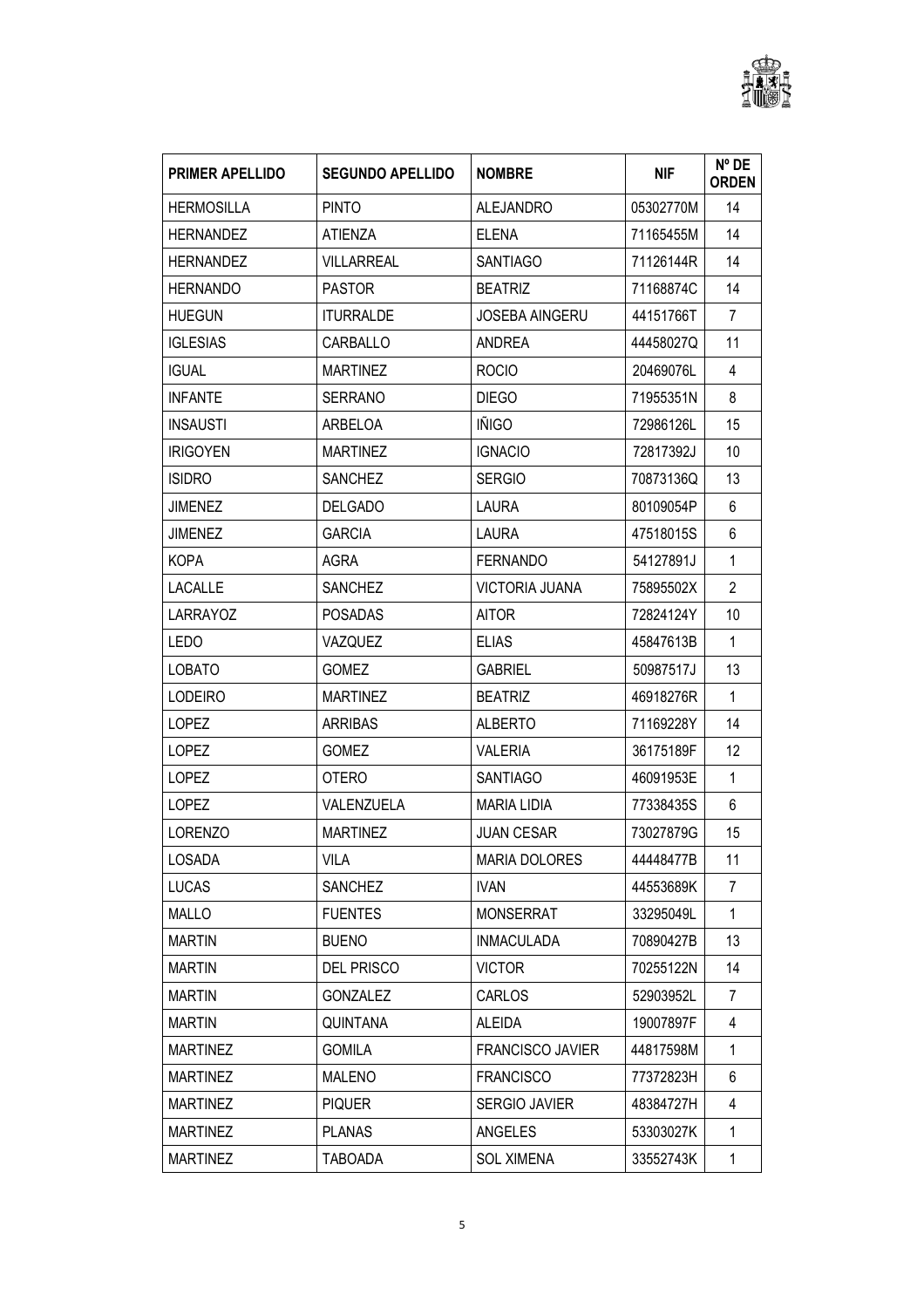

| <b>PRIMER APELLIDO</b>  | <b>SEGUNDO APELLIDO</b> | <b>NOMBRE</b>          | <b>NIF</b> | N° DE<br><b>ORDEN</b> |
|-------------------------|-------------------------|------------------------|------------|-----------------------|
| <b>MARTINEZ DE YUSO</b> | <b>ARIZA</b>            | <b>IGNACIO ENRIQUE</b> | 29131833X  | 15                    |
| <b>MATEO</b>            | <b>VALERO</b>           | <b>BERIT</b>           | 17765086R  | 15                    |
| <b>MATRAN</b>           | <b>FERNANDEZ</b>        | <b>CARLOS</b>          | 71158116A  | 14                    |
| <b>MEHANA</b>           | <b>MARTIN</b>           | <b>YUSUF</b>           | 78542966J  | 9                     |
| <b>MEIJIDE</b>          | <b>LOPEZ</b>            | <b>BEATRIZ</b>         | 44828641P  | $\mathbf{1}$          |
| <b>MENDEZ</b>           | <b>GARCIA</b>           | <b>ALBERTO</b>         | 33555485A  | 1                     |
| <b>MIGUEZ</b>           | VAZQUEZ                 | <b>YESICA</b>          | 44842317E  | 1                     |
| <b>MOLINER</b>          | <b>MONEDERO</b>         | <b>SALVADOR</b>        | 53787938T  | 4                     |
| <b>MONFORT</b>          | <b>SALVADOR</b>         | <b>JOSE MANUEL</b>     | 18981718W  | 4                     |
| <b>MONTERO</b>          | GOMEZ                   | <b>JAVIER</b>          | 50127021Q  | $\overline{2}$        |
| <b>MONTERO</b>          | <b>LOPEZ</b>            | <b>ALEJANDRO</b>       | 44474075X  | 11                    |
| <b>MORALES</b>          | <b>SANCHEZ</b>          | ALBERTO                | 51102270L  | $\overline{2}$        |
| <b>MORANDEIRA</b>       | <b>SEIJO</b>            | <b>DAVID</b>           | 33543035L  | 11                    |
| <b>MORANT</b>           | <b>SEGURA</b>           | <b>JORDI</b>           | 20033837D  | 4                     |
| <b>MORENO</b>           | <b>PARDO</b>            | <b>RUBEN</b>           | 73118097Q  | 10                    |
| <b>MORO</b>             | <b>PAJARES</b>          | <b>EMILIO JAVIER</b>   | 71129404H  | 14                    |
| <b>MOVILLA</b>          | <b>TORRES</b>           | <b>MARIA TERESA</b>    | 71176784H  | 14                    |
| <b>MOYA</b>             | <b>MARTINEZ</b>         | <b>DIEGO</b>           | 04596412T  | 4                     |
| <b>MUÑIZ</b>            | <b>REY</b>              | <b>YESICA</b>          | 53488592E  | 1                     |
| <b>MUÑOZ</b>            | <b>GARATACHEA</b>       | LUIS ANTONIO           | 17442237A  | 15                    |
| <b>NABOT</b>            | <b>SUAREZ</b>           | <b>CRISTINA</b>        | 41552819F  | 8                     |
| <b>NAVARRETE</b>        | <b>CARMONA</b>          | <b>DOLORES</b>         | 78687771X  | 6                     |
| <b>NAVARRETE</b>        | <b>HERNANDEZ</b>        | <b>OLGA</b>            | 25197584A  | 15                    |
| <b>NGUEMA</b>           | <b>NCHAMA</b>           | <b>ANTONIO</b>         | X4873803B  | 15                    |
| <b>NIETO</b>            | <b>VECINO</b>           | <b>EDUARDO</b>         | 71146200R  | 14                    |
| <b>NOGALES</b>          | <b>CORRALES</b>         | <b>JOSE LUIS</b>       | 32039600W  | 6                     |
| <b>NOGUERAS</b>         | <b>RIZZO</b>            | <b>ANDRES</b>          | 36129923M  | 12 <sup>°</sup>       |
| <b>NOMDEDEU</b>         | <b>GUINOT</b>           | <b>JAVIER</b>          | 19008039B  | 4                     |
| <b>NOVAL</b>            | QUILEZ                  | <b>MARTA</b>           | 72980175W  | 15                    |
| <b>NUÑEZ</b>            | <b>NUÑEZ</b>            | <b>JESSICA ARACELI</b> | X7196032E  | 3                     |
| O'CALLAGHAN             | <b>DOMINGUEZ</b>        | LAIA                   | 39921883R  | 11                    |
| <b>OLIVA</b>            | <b>GARCIA</b>           | DAVID                  | 02610289L  | 14                    |
| OLMOS                   | <b>RUIZ</b>             | <b>VANESA</b>          | 45103803K  | 5                     |
| <b>ORTEGA</b>           | <b>VITORES</b>          | <b>MARIA DEL PILAR</b> | 12762927C  | 14                    |
| <b>OSORIO</b>           | PELAEZ                  | PABLO                  | 44838174L  | 11                    |
| <b>OVEJAS</b>           | GOMEZ                   | MIGUEL ANGEL           | 17757518T  | 15                    |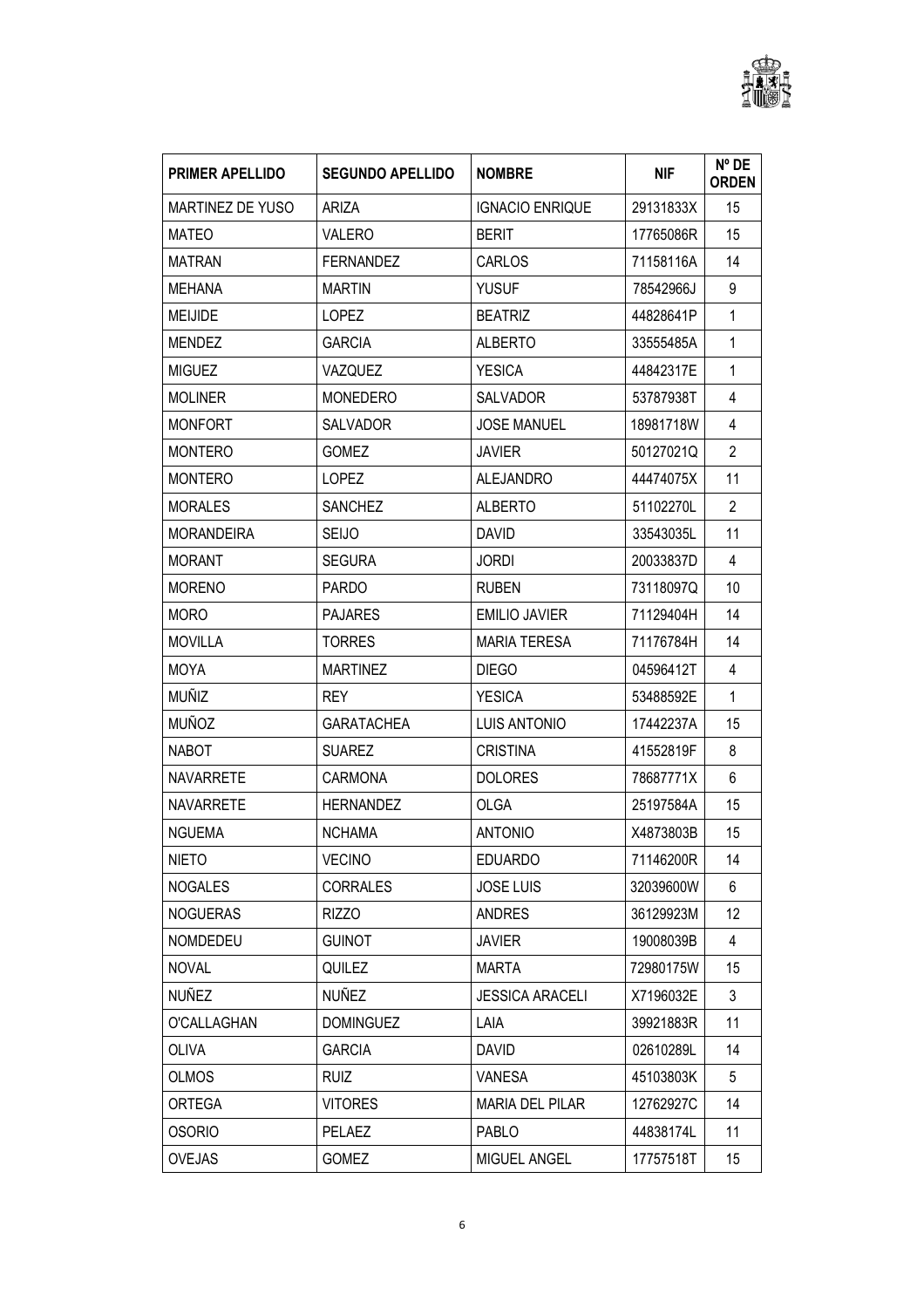

| <b>PRIMER APELLIDO</b> | <b>SEGUNDO APELLIDO</b> | <b>NOMBRE</b>           | <b>NIF</b> | N° DE<br><b>ORDEN</b> |
|------------------------|-------------------------|-------------------------|------------|-----------------------|
| <b>PALOMINO</b>        | <b>MARTIN</b>           | <b>RAQUEL</b>           | 26045404C  | 6                     |
| <b>PATEIRO</b>         | <b>GONZALEZ</b>         | LAURA                   | 44477137J  | 11                    |
| <b>PATINO</b>          | <b>PANIAGUA</b>         | <b>JUAN MANUEL</b>      | 70983012K  | 14                    |
| <b>PAZO</b>            | <b>PEREIRA</b>          | <b>MIGUEL</b>           | 15490595A  | 12                    |
| <b>PELAEZ</b>          | VAZQUEZ                 | <b>HORACIO</b>          | 39452129E  | 12                    |
| PEREIRO                | <b>SUAREZ</b>           | <b>JUAN</b>             | 35579603Y  | 12                    |
| <b>PEREZ</b>           | <b>ALONSO</b>           | <b>JULIO CESAR</b>      | 36087269Q  | 12                    |
| PEREZ                  | <b>FERNANDEZ</b>        | PATRICIA GUADALUPE      | 47515252N  | 13                    |
| <b>PEREZ</b>           | <b>GOMEZ</b>            | <b>ALBA</b>             | 76909149R  | 12                    |
| <b>PEREZ</b>           | <b>GUTIERREZ</b>        | <b>CRISTOBAL</b>        | 32719601P  | $\mathbf{1}$          |
| <b>PEREZ</b>           | <b>MARLASCA</b>         | VANESSA                 | 03134632P  | 15                    |
| <b>PEREZ</b>           | <b>RAMA</b>             | <b>MARIA JOSE</b>       | 32845977E  | $\mathbf{1}$          |
| PINILLA                | <b>LOPEZ</b>            | <b>ELOY JESUS</b>       | 26026718X  | 6                     |
| <b>PIÑEIRO</b>         | <b>RODRIGUEZ</b>        | <b>CRISTIAN</b>         | 53182094E  | 12                    |
| <b>PIRES</b>           | <b>DIEGUEZ</b>          | <b>MARIA DEL CARMEN</b> | 36169251A  | 12                    |
| <b>PLIEGO</b>          | <b>MARTINEZ</b>         | <b>MARIA ISABEL</b>     | 77356567T  | 6                     |
| <b>PRADA</b>           | <b>PEREZ</b>            | <b>DAVID</b>            | 44473821D  | 11                    |
| <b>PREGO</b>           | <b>RODRIGUEZ</b>        | <b>DANIEL</b>           | 78809935K  | $\mathbf{1}$          |
| <b>PRESTEL</b>         | <b>CORROCHANO</b>       | <b>JAVIER</b>           | 02279701X  | 4                     |
| <b>PUERTAS</b>         | <b>DORADO</b>           | <b>MAR</b>              | 77411056W  | 12                    |
| <b>PULPON</b>          | VALLADOLID              | <b>MARCOS</b>           | 74521067D  | 15                    |
| <b>RENDON</b>          | <b>GONZALEZ</b>         | ANA                     | 35573689A  | 12                    |
| <b>REY</b>             | <b>SANDE</b>            | <b>FRANCISCO</b>        | 44809867W  | $\mathbf{1}$          |
| <b>REYES</b>           | PADILLA                 | <b>FRANCISCO</b>        | 26510243Y  | 6                     |
| <b>RIVAS</b>           | <b>LORENZO</b>          | <b>REBECA</b>           | 33296609S  | 1                     |
| <b>RIVERA</b>          | <b>MIRAS</b>            | <b>LUCIA</b>            | 45845651G  | 1                     |
| <b>ROBLES</b>          | <b>LEITE</b>            | MIGUEL ANGEL            | 44468777W  | 11                    |
| <b>ROCA</b>            | <b>ALONSO</b>           | <b>ALEJANDRO</b>        | 32715420J  | $\mathbf{1}$          |
| <b>RODRIGUEZ</b>       | CAÑUELO                 | <b>JESUS</b>            | 52416728G  | 13                    |
| <b>RODRIGUEZ</b>       | <b>CORDERO</b>          | <b>DAVID</b>            | 71950067H  | 14                    |
| <b>RODRIGUEZ</b>       | <b>FERNANDEZ</b>        | JULIA                   | 36162373W  | 12                    |
| <b>RODRIGUEZ</b>       | PEREZ                   | <b>ROCIO</b>            | 51461245X  | 2                     |
| <b>RODRIGUEZ</b>       | <b>RAMOS</b>            | <b>MARIA</b>            | 44464147H  | 11                    |
| <b>RODRIGUEZ</b>       | <b>TEJEDOR</b>          | ROSA MARIA              | 71171886L  | 13                    |
| <b>RODRIGUEZ</b>       | VALLEJO                 | <b>CARLOS</b>           | 70896504Q  | 13                    |
| <b>RODRIGUEZ</b>       | <b>VICENTE</b>          | <b>BORJA</b>            | 46095666D  | 12                    |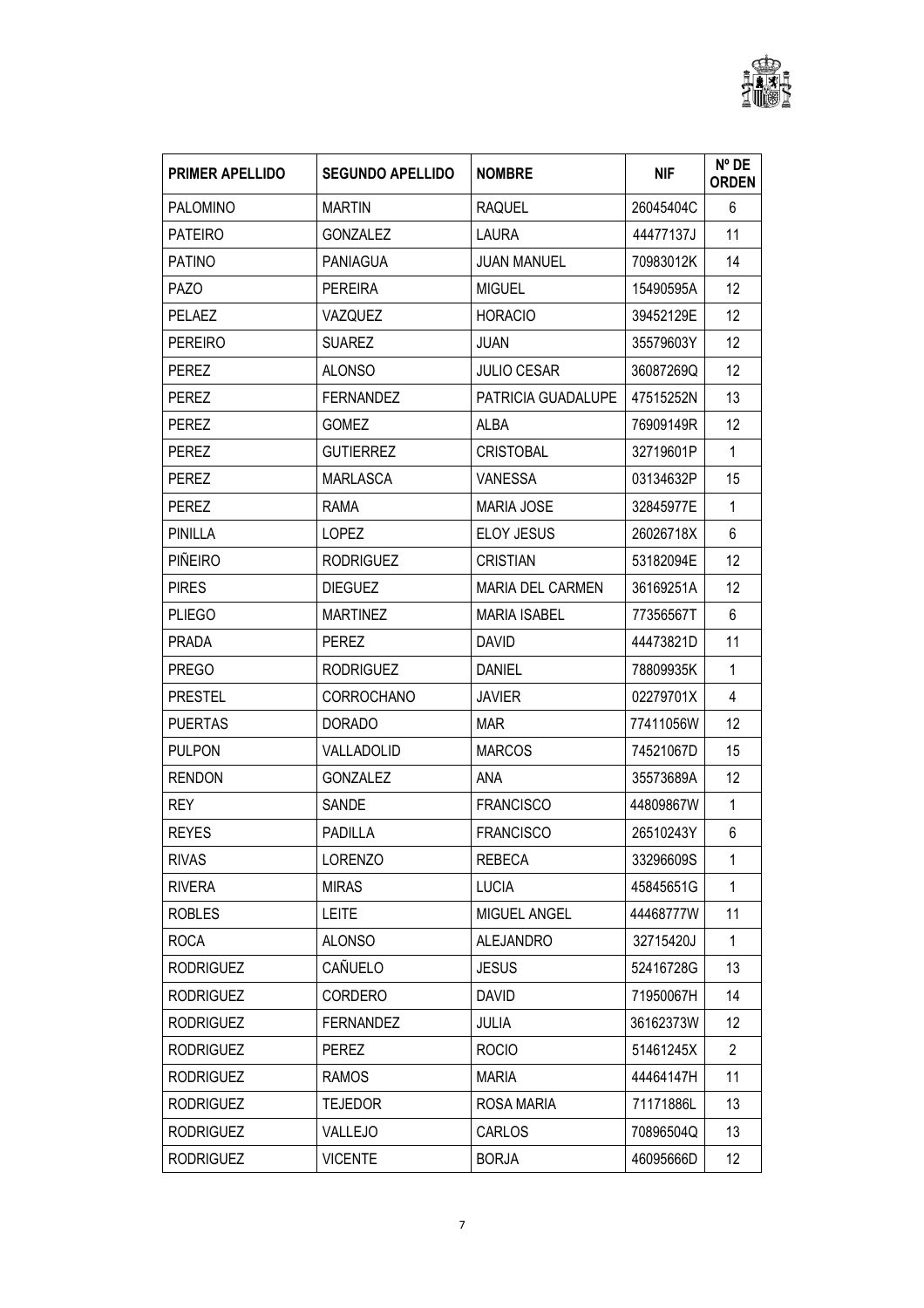

| <b>PRIMER APELLIDO</b> | <b>SEGUNDO APELLIDO</b> | <b>NOMBRE</b>        | <b>NIF</b> | N° DE<br><b>ORDEN</b> |
|------------------------|-------------------------|----------------------|------------|-----------------------|
| <b>ROMAN</b>           | <b>GOMEZ</b>            | <b>VICTOR</b>        | 70908794R  | 13                    |
| <b>ROMAN</b>           | <b>RIVERA</b>           | DANIEL MANUEL        | 20483060L  | 4                     |
| <b>RONSANO</b>         | <b>BARDAJI</b>          | <b>DANIEL</b>        | 18050091J  | 15                    |
| <b>ROSA</b>            | <b>CAPARROS</b>         | <b>PATRICIA</b>      | 34859980F  | $\overline{2}$        |
| <b>ROSAS</b>           | <b>RAMOS</b>            | <b>JUAN ANTONIO</b>  | 77326176S  | 6                     |
| <b>ROUX</b>            | <b>LENDOIRO</b>         | <b>SIMON</b>         | 47373339D  | 1                     |
| <b>RUA</b>             | <b>BALADO</b>           | <b>MARIA TERESA</b>  | 32670299H  | 1                     |
| <b>RUEDA</b>           | <b>GARCIA</b>           | <b>JOSE MANUEL</b>   | 78686370N  | 6                     |
| <b>RUIZ</b>            | <b>CARRASCO</b>         | ANA GUADALUPE        | 07990028N  | 13                    |
| <b>RUIZ</b>            | <b>NARES</b>            | <b>MARIA SILVIA</b>  | 17738201A  | 15                    |
| <b>RUPEREZ</b>         | <b>VALENTIN</b>         | <b>MARCO ANTONIO</b> | 12413556L  | 14                    |
| <b>SAEZ</b>            | <b>LOPEZ</b>            | <b>DANIEL</b>        | 70820692N  | 14                    |
| <b>SALGUEIRO</b>       | <b>FILGUEIRA</b>        | <b>RICARDO</b>       | 36083348M  | 12                    |
| <b>SANCHEZ</b>         | <b>ALONSO</b>           | <b>BEATRIZ</b>       | 73005021P  | 15                    |
| <b>SANCHEZ</b>         | <b>CANTERO</b>          | CARLOS               | 77362014L  | $\overline{2}$        |
| <b>SANCHEZ</b>         | <b>CERRO</b>            | <b>JUAN CARLOS</b>   | 29127942Y  | 15                    |
| <b>SANCHEZ</b>         | <b>RODRIGUEZ</b>        | MIGUEL ANGEL         | 07981673Y  | 13                    |
| <b>SANTIAGO</b>        | <b>VIÑAMBRES</b>        | <b>EMILIO JOSE</b>   | 47455970R  | 14                    |
| <b>SANTOS</b>          | BO <sub>O</sub>         | <b>IVAN</b>          | 44454146E  | 11                    |
| <b>SANTOS</b>          | <b>LEROS</b>            | ANA                  | 78734190S  | 12                    |
| SARANDESES             | <b>GALEGO</b>           | LUIS CRISTOBAL       | 44092258Q  | 11                    |
| <b>SEIJO</b>           | <b>CARRERA</b>          | <b>SILVIA</b>        | 53184920L  | $12 \overline{ }$     |
| <b>SEOANE</b>          | <b>ROSENDE</b>          | <b>CARINA</b>        | 44089526K  | 1                     |
| <b>SOLANS</b>          | <b>GARCIA</b>           | <b>ISABEL</b>        | 25166370J  | 15                    |
| <b>SORIANO</b>         | <b>LINARES</b>          | <b>FRANCISCO</b>     | 33469333D  | 4                     |
| <b>SUAREZ</b>          | <b>REGUEIRO</b>         | <b>JUAN CARLOS</b>   | 33275218Z  | 1                     |
| <b>SUTIL</b>           | <b>ESTEVES</b>          | ALMUDENA             | 44482780K  | 11                    |
| <b>TAMAME</b>          | <b>BLANCO</b>           | <b>MARIA TERESA</b>  | 9392823Z   | 12                    |
| <b>TAVERA</b>          | <b>CUESTA</b>           | <b>ANTONIO LUIS</b>  | 07975610S  | 13                    |
| <b>TEJEDO</b>          | <b>USO</b>              | <b>PALOMA</b>        | 52948175J  | 4                     |
| <b>TOLOSANA</b>        | <b>MARCO</b>            | <b>PABLO</b>         | 72996178C  | 15                    |
| <b>TRABADO</b>         | GOMEZ                   | <b>ISABEL</b>        | 33349591M  | 11                    |
| <b>URIZ</b>            | <b>BARTOLOME</b>        | ANA.                 | 72980718Q  | 15                    |
| <b>VALERDI</b>         | <b>TORMO</b>            | <b>CARMEN</b>        | 24363402P  | 4                     |
| VALERO                 | FERNÁNDEZ               | <b>JOSE MARIA</b>    | 26031240R  | 6                     |
| VAQUERO                | <b>DOMINGUEZ</b>        | <b>MARIA JOSE</b>    | 44455137R  | 11                    |